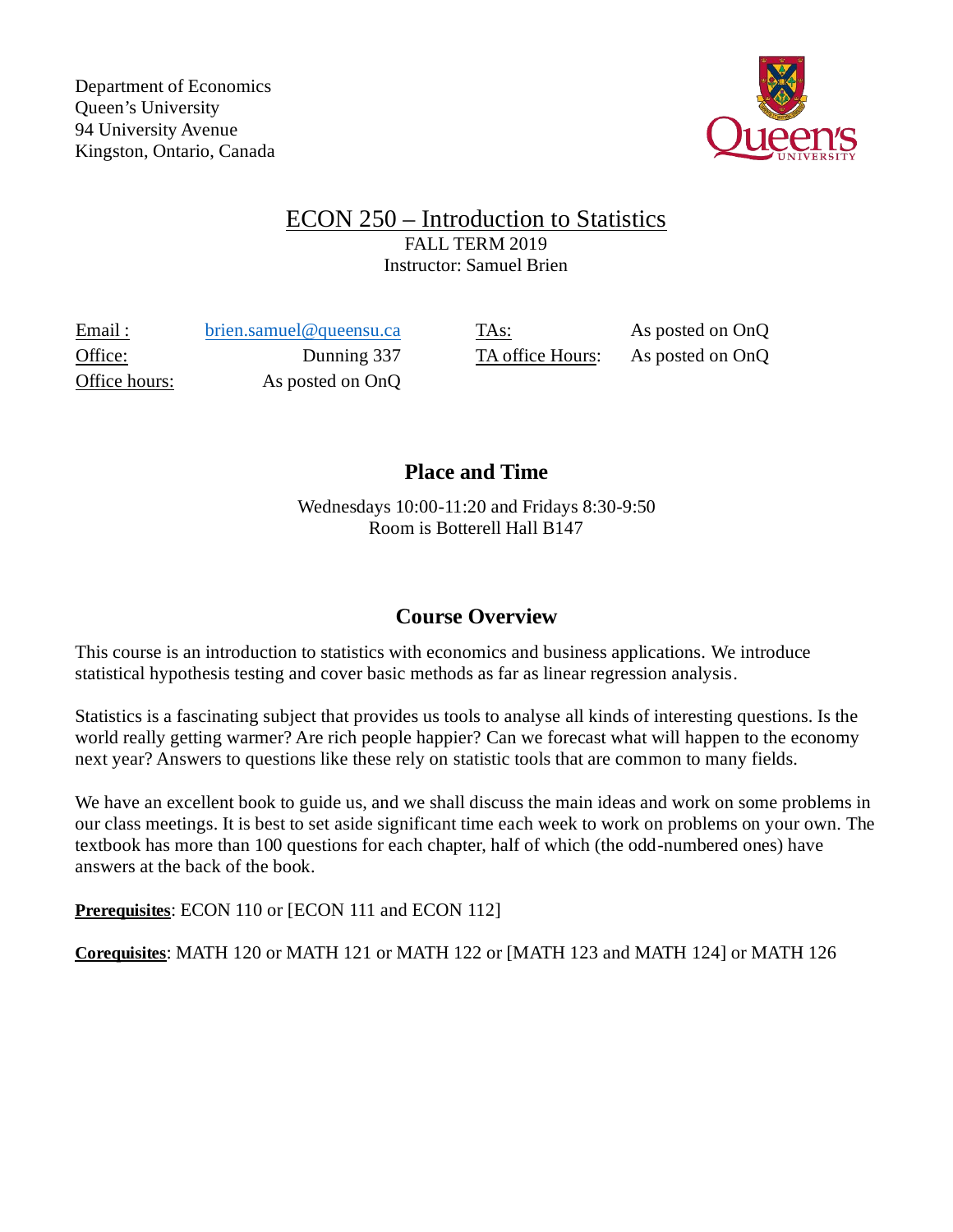## **Resources**

### **Textbook**

The required textbook is *The Practice of Statistics for Business and Economics, Fourth Edition*, by Moore, McCabe, Alwan, Craig (W.H. Freeman, 2016). The [Queen's University custom edition](http://qed.econ.queensu.ca/pub/faculty/smithgw/econ250/CoverImageNovember2016.pdf) is available in the campus bookstore and only includes the chapters used in this course.

## **OnQ**

You should check the course site regularly for new material and announcements. To receive OnQ news items through email or text message, setup email/SMS notifications.

## **Calculator**

You will definitely need a calculator for this course. In the Faculty of Arts and Science the approved calculator is the Casio fx-991. **This is the only calculator allowed during exams.** This calculator has a "Statistics mode" that is very useful for calculating some of the values we need to calculate in this course.

### **Software**

Microsoft Excel is the recommended software for the data analysis part of the assignments. It is available for free to Queen's students here<http://www.queensu.ca/its/software/available-software>.

- Windows Excel users: You need to activate the Analysis ToolPak.
- Mac Excel users: OS X users of Excel will need to download and install a similar package called StatPlus:mac LE

## **Meetings after Class, Office Hours and Tutorials**

Each year we receive e-mail from students after the final exam asking what they can do to improve their grade. For example, some students pass the course but do not receive a high enough grade to be eligible to take Economics 351. The answer to these enquiries is that, unfortunately, there is nothing we can do. We cannot help you either in or after the final exam, or change the weighting scheme, or assign extra work for credit.

So, if you have difficulties in the course please consider seeing the instructor after class or in office hours to ask questions, please ask the teaching assistants to work through practice problems with you, and attend any tutorials offered. We are here to assist you *before* the final exam, but we cannot do so *afterwards*.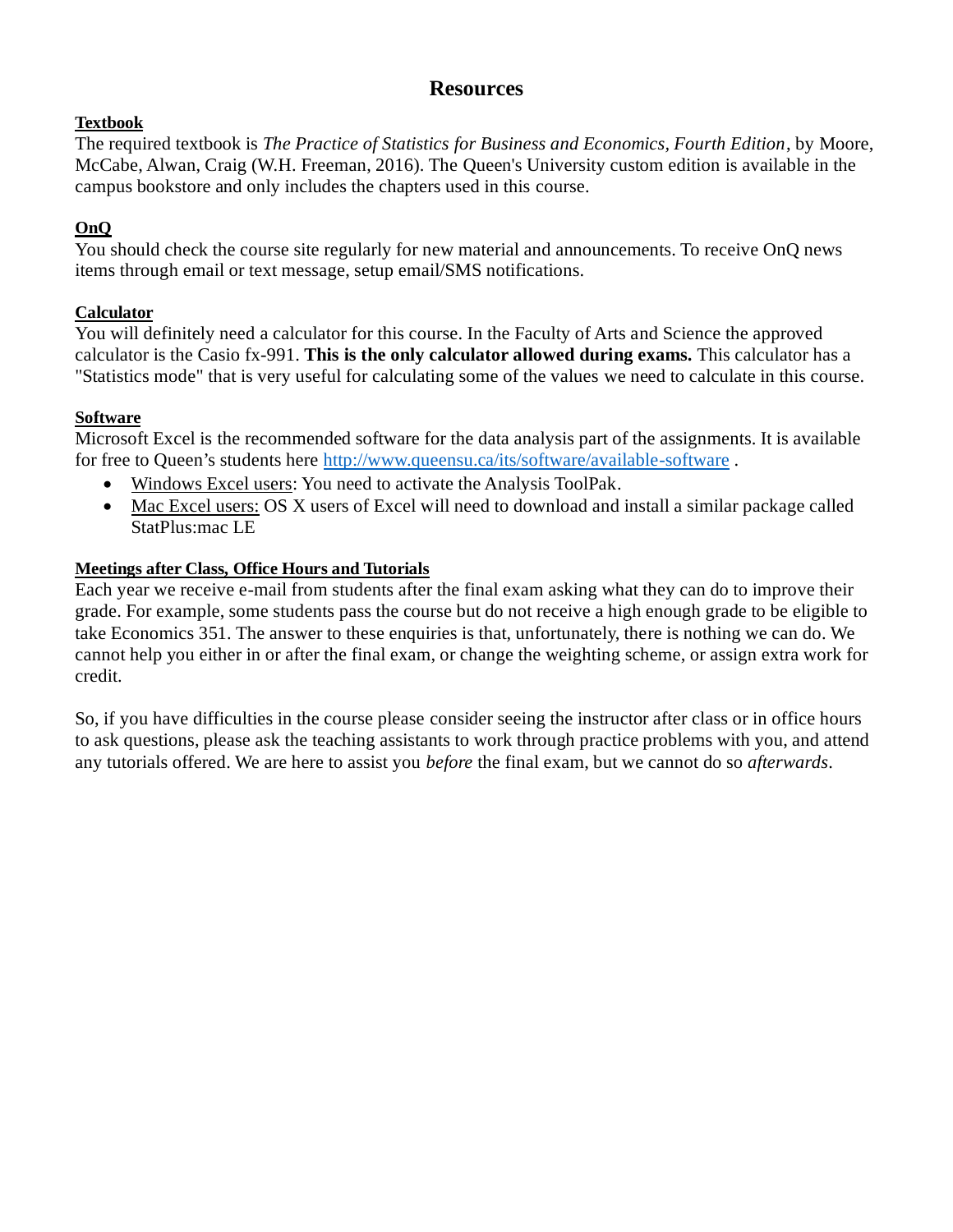# **Evaluation and Course Policies**

Your grade will be computed as follows:

| Online Quizzes (9 out of 12) | $9\%$ |
|------------------------------|-------|
| Assignments (2)              | 16%   |
| Midterm Exam I               | 20%   |
| Midterm Exam II              | 20%   |
| Final Exam                   | 35%   |
|                              |       |

#### **Quizzes**

- Quizzes consist of a few questions related to the material covered in class and the required readings.
- The best 9 out of 12 quizzes will count towards your final grade. The three "drops" are your insurance against any unpredictable event that may prevent you from completing a quiz.
- Each quiz can be attempted as many times as you want. The best attempt counts.
- Each week, your answers to the online quiz are to be submitted on OnQ before Wednesday 9AM, at which time the quiz is closed, and no extra extension is granted.

#### **Assignments**

- The assignments are to be completed in groups of maximum 3 students.
- For each assignment, assignment groups will be open on the OnQ platform and students are free to enroll in groups with some friends until an enrolment deadline after which students without groups will be expected to hand in the assignment by themselves. This process will be repeated for each assignment and students are encouraged to work different assignments with different colleagues.
- Assignments are to be submitted on OnQ.
- In all assignments, 10% of the grades are attributed to clarity of the presentation and respect of the guidelines given in the assignment handout.
- Late assignments receive a 10% penalty, plus 10% per complete day of delay. 0% is given for assignments submitted after the solutions were available (usually two days after submission deadline).

#### **Midterm and Final Exam**

- There will be two in-class midterm, on October  $18<sup>th</sup>$  and November  $15<sup>th</sup>$ . Please make sure you don't have any schedule conflict on those date.
- You are allowed **one handwritten one-sided letter size (8½ x 11 inches) cue sheet** containing any information you deem useful for the exam. Any other books, electronic organizers, cell phones, notes may not be used during exams.
- **The only calculator allowed is the Casio 991 series.**
- No make-up midterms will be given. If you miss a midterm for a legitimate reason, I will reallocate the corresponding weight to the final (i.e. your final would count for 55%).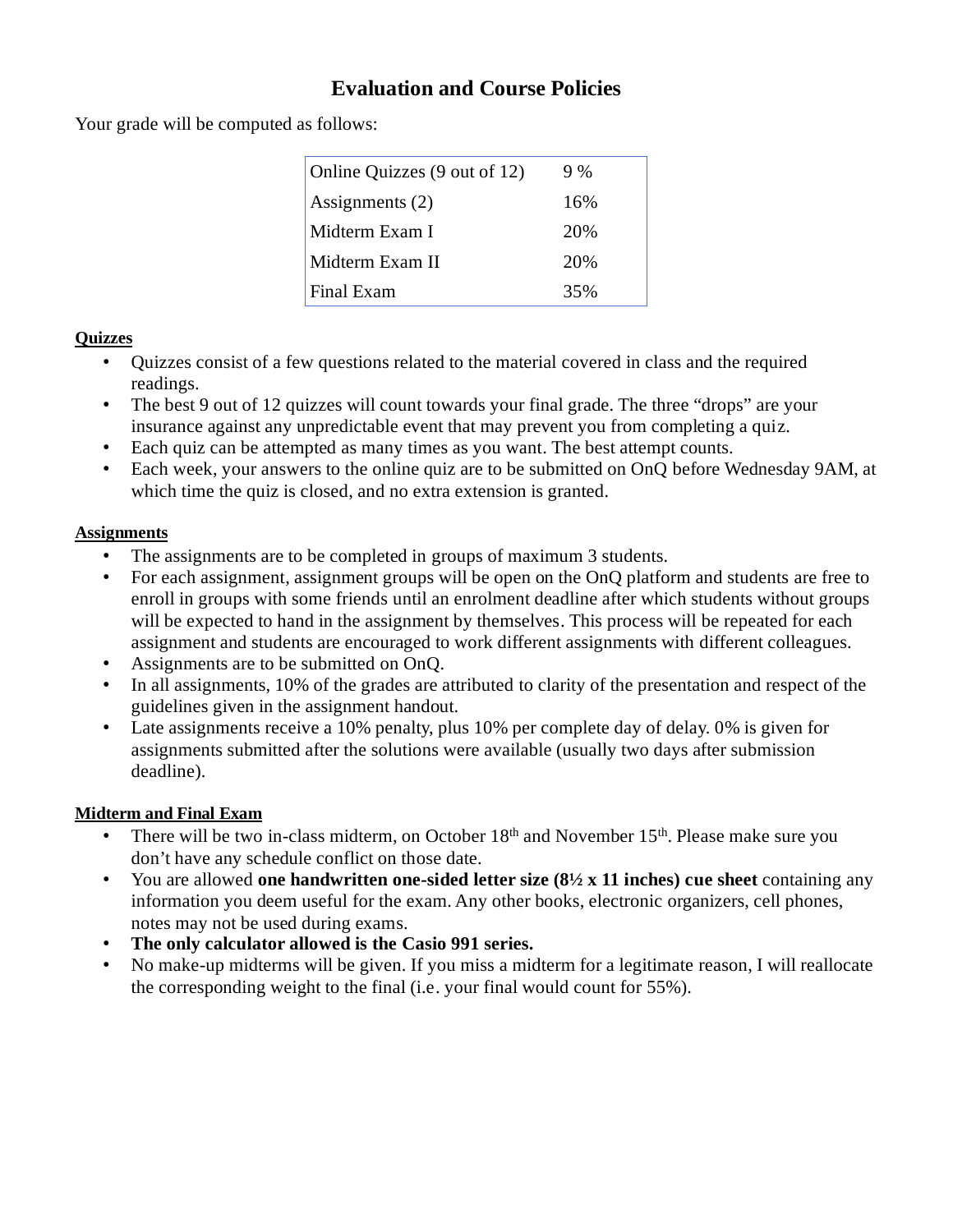### **Re-grading**

If you believe a mistake was made in grading your work, please describe the issue in writing on the back of your copy (or by email), hand it to the TA and give them a few days to examine your request and come back to you (even if it's just an inquiry on something unclear or you want to point out an error in summing up the score).

If after the TA's response you are still not satisfied that your work was graded fairly, please bring the issue to my attention and I will make a final decision. Note that a regrading involves regrading the work in its whole and points may be deducted as well as added.

Any request for re-grading must be submitted within two weeks after the grades are available for this work.

If you wish to discuss with me your answers without asking for re-grading, I will always be happy to do that.

#### **Numbers In, Letters Out**

All assignments and exams in this course will receive numerical marks. Your final grade for the course will be derived by converting your numerical percentage course average to a letter grade according to Queen's Official Grade Conversion Scale, which can be found at

[https://www.queensu.ca/artsci/sites/default/files/policy\\_on\\_grading.pd\\_.pdf](https://www.queensu.ca/artsci/sites/default/files/policy_on_grading.pd_.pdf)

## **Class Etiquette and Academic Integrity**

#### **Class Etiquette**

- Please arrive on time
- Please turn your cell phones, beepers and pagers off before entering the class.
- No pictures or video are to be made in class.
- Consider the class material as copyrighted.

#### **Academic Integrity**

Academic Integrity is constituted by the six core fundamental values of honesty, trust, fairness, respect, responsibility and courage [\(www.academicintegrity.org\)](http://www.academicintegrity.org/). These values are central to the building, nurturing and sustaining of an academic community in which all members of the community will thrive. Adherence to the values expressed through academic integrity forms a foundation for the "freedom of inquiry and exchange of ideas" essential to the intellectual life of the University.

Students are responsible for familiarizing themselves with the regulations concerning academic integrity and for ensuring that their assignments conform to the principles of academic integrity. Information on academic integrity is available in the Arts and Science Calendar (see Academic Regulation 1), on the Arts and Science website, and from the instructor of this course. (see [https://www.queensu.ca/artsci/students-at-queens/academic-integrity\)](https://www.queensu.ca/artsci/students-at-queens/academic-integrity)

Departures from academic integrity include plagiarism, use of unauthorized materials, facilitation, forgery and falsification, and are antithetical to the development of an academic community at Queen's. Given the seriousness of these matters, actions which contravene the regulation on academic integrity carry sanctions that can range from a warning or the loss of grades on an assignment to the failure of a course to a requirement to withdraw from the university.